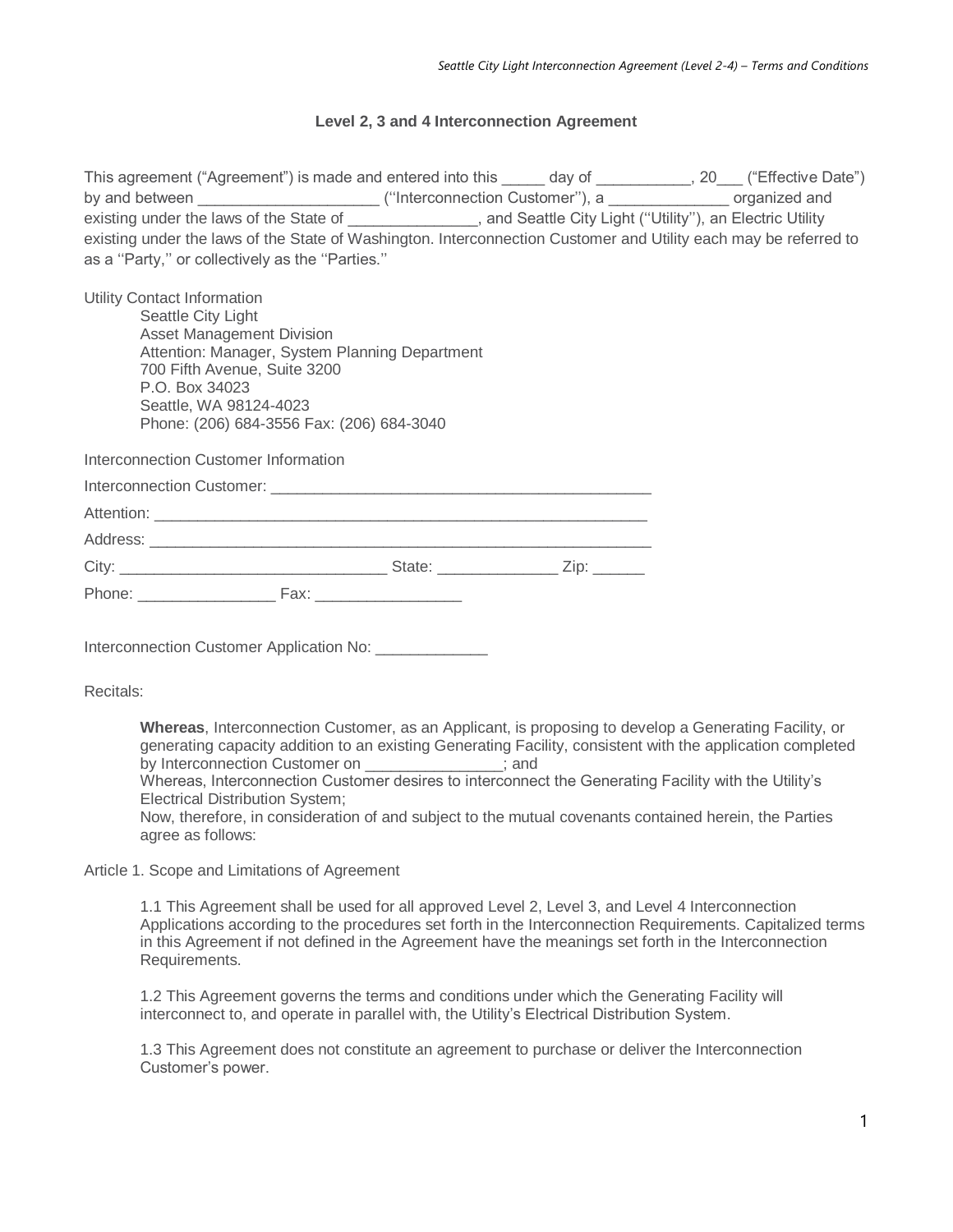1.4 Nothing in this Agreement is intended to affect any other agreement between Utility and Interconnection Customer.

## 1.5 Responsibilities of the Parties

1.5.1 The Parties shall perform all obligations of this Agreement in accordance with all applicable laws and regulations, and operating requirements.

1.5.2 The Interconnection Customer shall arrange for the construction, interconnection, operation and maintenance of the Generating Facility in accordance with the applicable manufacturer's recommended maintenance schedule, in accordance with this Agreement.

1.5.3 The Utility shall construct, own, operate, and maintain its Electrical Distribution System and its facilities for interconnection ("Interconnection Facilities") in accordance with this Agreement.

1.5.4 The Interconnection Customer agrees to arrange for the construction of the Generating Facility or systems in accordance with applicable specifications that meet or exceed the National Electrical Code, the American National Standards Institute, IEEE, Underwriters Laboratories, and any operating requirements.

1.5.5 Each Party shall operate, maintain, repair, and inspect, and shall be fully responsible for the facilities that it now or subsequently may own unless otherwise specified in the Exhibits to this Agreement and shall do so in a manner so as to reasonably minimize the likelihood of a disturbance adversely affecting or impairing the other Party.

1.5.6 Each Party shall be responsible for the safe installation, maintenance, repair and condition of their respective lines and appurtenances on their respective sides of the Point of Common Coupling.

# 1.6 Regulatory Coordination and Approvals

Regional approval may be required for certain new projects. It is the responsibility of the Interconnection Customer to file for any approvals or licenses prior to construction and to meet any federal or regional regulatory requirements. Copies of licenses, letter of approval, and associated study material should be provided to the Utility. The Utility shall be made aware of any project modifications mandated by the regulatory agencies so that additional studies may be performed. If the Interconnection Customer believes that no regulatory approval is required, a written justification of that belief shall be provided to the Utility.

# 1.7 Regional Study Requirements

The Interconnection Customer may be required to file with the Western Electricity Coordinating Council (WECC) Planning Coordination Committee (PCC) to initiate regional approval for a project that has regional significance. This procedure allows other regional entities to examine and study project plans and comment on potential operational and capacity issues, as noted in Section III of the PCC Handbook, as made available by WECC. If the Interconnection Customer is not a regional entity as defined by WECC, and the project has an impact on the region, the Utility will file the required documentation with WECC and shepherd the project through this process. The Utility is not responsible for any project delays caused by this process.

Article 2. Inspection, Testing, Authorization, and Right of Access

### 2.1 Equipment Testing and Inspection

The Interconnection Customer shall arrange for the testing and inspection of the Generating Facility prior to interconnection in accordance with IEEE Standard 1547.

### 2.2 Certificate of Completion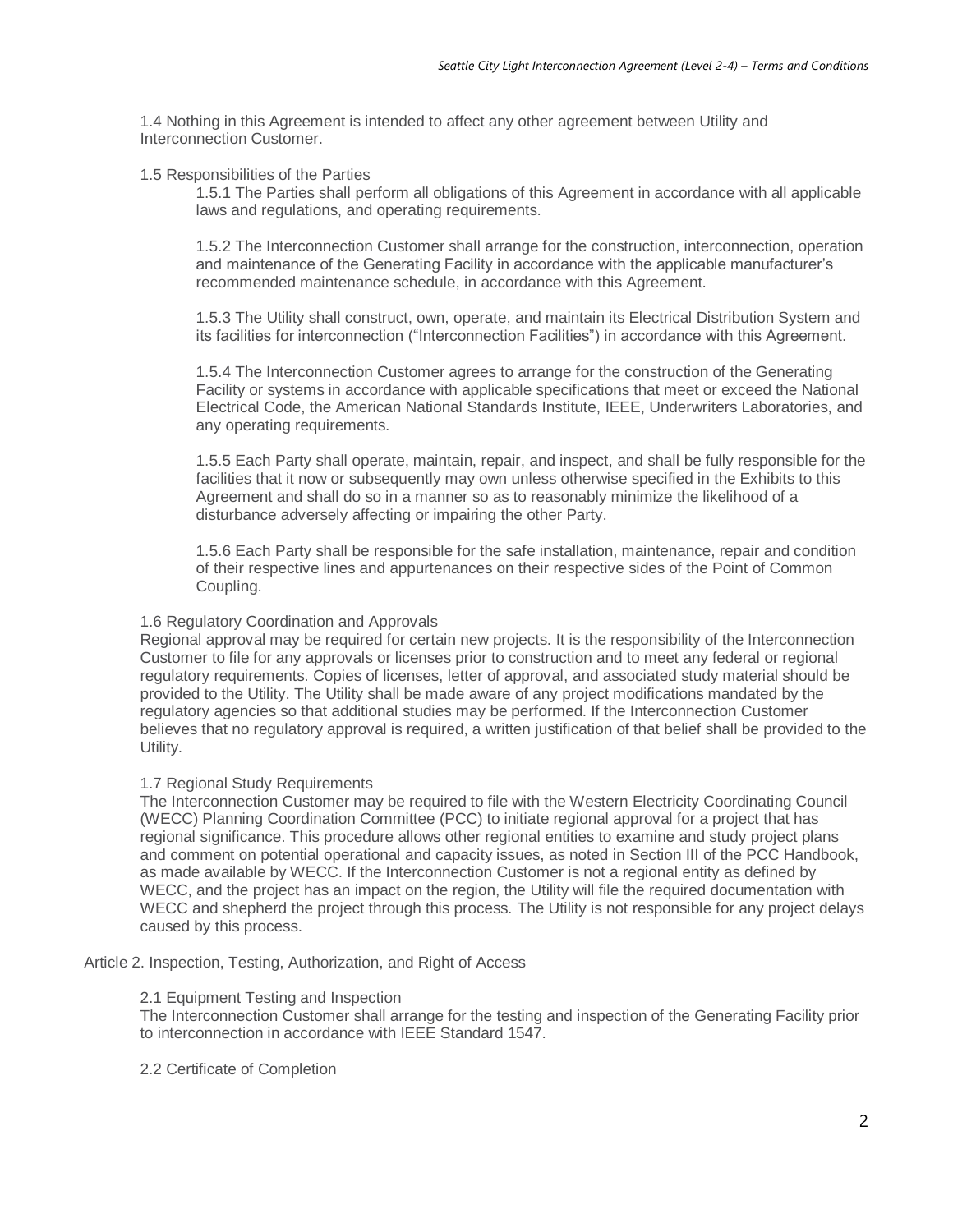Prior to commencing parallel operation, the Interconnection Customer shall provide the Utility with a Certificate of Completion substantially in the form of Attachment 4 of the Interconnection Requirements. The Certificate of Completion must either be signed by an electrical inspector with the authority to approve the interconnection or be accompanied by the electrical inspector's own form authorizing interconnection of the Generating Facility.

## 2.3 Authorization

The Interconnection Customer is authorized to commence parallel operation of the Generating Facility when there are no contingencies noted in this Agreement remaining.

## 2.4 Parallel Operation Obligations

The Interconnection Customer shall abide by all permissible written rules and procedures developed by the Utility which pertain to the parallel operation of the Generating Facility. In the event of conflicting provisions, the Interconnection Requirements shall take precedence over a Utility's rule or procedure, unless such Utility rule or procedure is contained in an approved tariff, in which case the provisions of the tariff shall apply. Copies of the Utility's rules and procedures for parallel operation are provided as an exhibit to this Agreement

## 2.4.1 Synchronization

The Interconnection Customer is responsible for synchronizing its equipment to the power system. During all other conditions, the Generating Facility shall operate within approved procedures when connecting to the system. For automatic or manual synchronization, voltage fluctuation shall meet IEEE standard 1547 and sync-checking shall be required to ensure that the unit properly synchronize to the power system.

## 2.4.2 Operational Requirements

All safety and operating procedures for joint use equipment shall be in compliance with the Occupational Safety and Health Administration (OSHA) standard 29 CFR 1910.269, the National Electrical Safety Code (NESC), Washington State Administrative Code (WAC rules), National Electrical Code (NEC), the Washington Industrial Safety and Health Administration (WISHA) standard, the Seattle City Light "System Operations Clearance Keep Open and Hold Open Procedures" brochure, and the Interconnection Customer's safety manuals.

# 2.4.3 Isolation Requirements

The Interconnection Customer shall not energize any of the Utility's system line or equipment unless the Utility's System Control Center (SCC) specifically approves energization. If, for any reason, a protective device operation separates the Generating Facility from the Utility's system, the Interconnection Customer shall contact the SCC before attempting to restore the connection to the system. Automatic re-closing is not allowed. At the Connection Point, a disconnect switch shall be provided for the purpose of physically and visibly isolating the Generating Facility from the Utility's System. With the agreement between the Utility and the Interconnection Customer, the disconnect switch may be installed at another location other than the Connection Point, provided that the purpose described herein is satisfied. The device:

2.4.3.1 Shall be accessible by, and under the Utility's SCC jurisdiction & control.

2.4.3.2 Shall be gang-operated, and shall be lockable in the open position by the Utility.

2.4.3.3 Shall be suitable for safe operation under the conditions of use.

2.4.3.4 Shall not be operated without advance notice to either party, unless an emergency condition requires that the device be opened to isolate the Generating Facility.

### 2.5 Metering

The Interconnection Customer shall be responsible for the Utility's reasonable and necessary cost for the purchase, installation, operation, maintenance, testing, repair, and replacement of metering and data acquisition equipment specified in exhibits of this Agreement. The Interconnection Customer's metering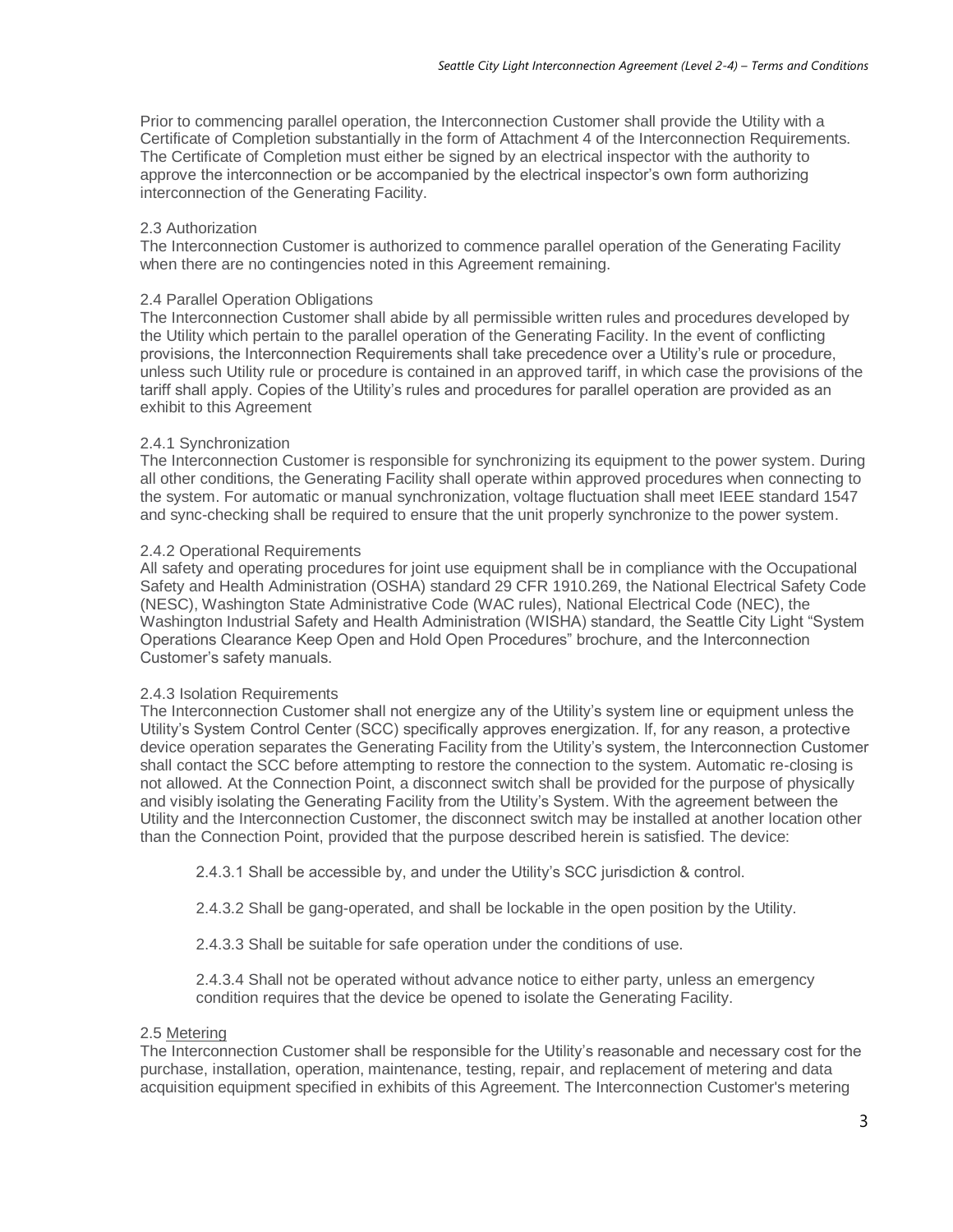(and data acquisition, as required) equipment shall conform to applicable industry rules and Operating Requirements.

2.5.1 Large Solar Program. To be eligible for the Large Solar Program, a PV array must be connected to the Interconnection Customer premises located within the Utility's service territory and be equipped with a two-way advanced meter capable of measuring both consumption and outbound power exports.

# 2.6 Reactive Power

The Interconnection Customer shall design its Generating Facility to maintain a composite power delivery at continuous rated power output at the Point of Common Coupling at a power factor within the range of 0.95 leading to 0.95 lagging.

# 2.7 Right of Access

At reasonable hours, and upon reasonable notice, or at any time without notice in the event of an emergency or hazardous condition, the Utility shall have reasonable access to the Interconnection Customer's premises for any reasonable purpose in connection with the performance of the obligations imposed on the Utility under this Agreement, or as is necessary to meet a legal obligation to provide service to customers.

Article 3. Effective Date, Term, Termination, and Disconnection

## 3.1 Effective Date

This Agreement shall become effective upon execution by the Parties.

## 3.2 Term of Agreement

This Agreement shall remain in effect unless terminated earlier in accordance with Article 3.3 of this Agreement.

### 3.3 Termination

No termination shall become effective until the Parties have complied with all applicable laws and regulations applicable to such termination.

3.3.1 The Interconnection Customer may terminate this Agreement at any time by giving the Utility twenty business days' written notice.

3.3.2 Either Party may terminate this Agreement pursuant to Article 6.6.

3.3.3 Upon termination of this Agreement, the Generating Facility will be disconnected from the Utility's Electrical Distribution System. The termination of this Agreement shall not relieve either Party of its liabilities and obligations, owed or continuing at the time of the termination.

3.3.4 The provisions of this Article shall survive termination or expiration of this Agreement.

# 3.4 Temporary Disconnection

The Utility may temporarily disconnect the Generating Facility from the Electrical Distribution System for so long as reasonably necessary in the event one or more of the following conditions or events:

3.4.1 Emergency Conditions: "Emergency Condition" shall mean a condition or situation: (1) that in the judgment of the Party making the claim is imminently likely to endanger life or property; or

(2) that, in the case of Utility, is imminently likely (as determined in a non-discriminatory manner) to cause a material adverse effect on the security of the Utility's Interconnection Facilities or damage to the Utility's Electrical Distribution System, or

(3) that, in the case of the Interconnection Customer, is imminently likely (as determined in a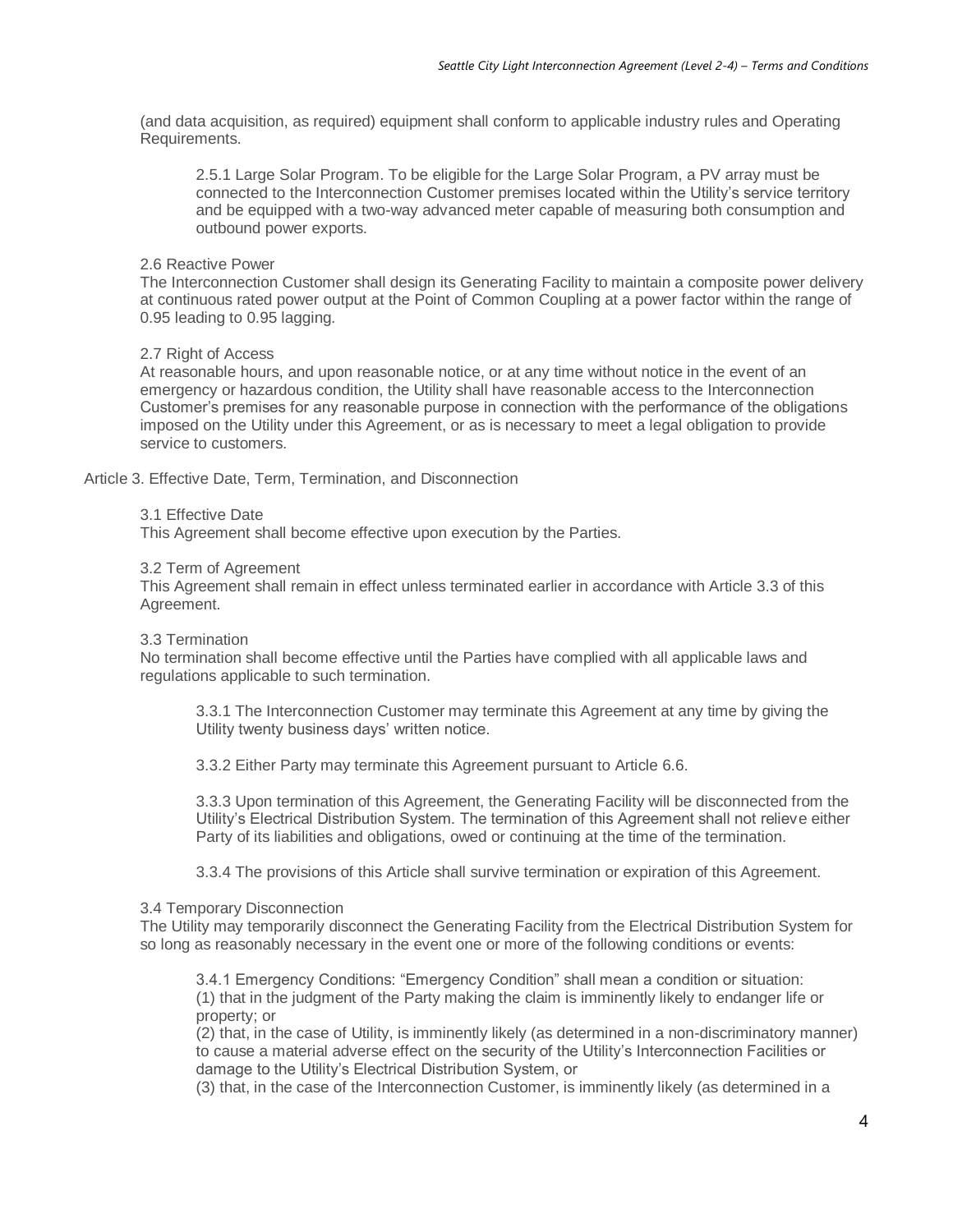nondiscriminatory manner) to cause a material adverse effect on the security of, or damage to, the Generating Facility. Under emergency conditions, the Utility or the Interconnection Customer may immediately suspend interconnection service and temporarily disconnect the Generating Facility. The Utility shall notify the Interconnection Customer promptly when it becomes aware of an Emergency Condition that may reasonably be expected to affect the Interconnection Customer's operation of the Generating Facility. The Interconnection Customer shall notify the Utility promptly when it becomes aware of an Emergency Condition that may reasonably be expected to affect the Utility's Electrical Distribution System. To the extent information is known, the notification shall describe the Emergency Condition, the extent of the damage or deficiency, the expected effect on the operation of both Parties' facilities and operations, its anticipated duration, and any necessary corrective action.

3.4.2 Routine Maintenance, Construction, and Repair: The Utility may interrupt interconnection service or curtail the output of the Generating Facility and temporarily disconnect the Generating Facility from the Utility's Electrical Distribution System when necessary for routine maintenance, construction, and repairs on the Utility's Electrical Distribution System. The Utility shall provide the Interconnection Customer with five business days notice prior to such interruption. The Utility shall use reasonable efforts to coordinate such repair or temporary disconnection with the Interconnection Customer.

3.4.3 Forced Outages: During any forced outage, the Utility may suspend interconnection service to effect immediate repairs on the Utility's Electrical Distribution System. The Utility shall use reasonable efforts to provide the Interconnection Customer with prior notice. If prior notice is not given, the Utility shall, upon request, provide the Interconnection Customer written documentation after the fact explaining the circumstances of the disconnection.

3.4.4 Adverse Operating Effects: The Utility shall provide the Interconnection Customer with a written notice of its intention to disconnect the Generating Facility if, based on good utility practice, the Utility determines that operation of the Generating Facility will likely cause unreasonable disruption or deterioration of service to other Utility customers served from the same electrical distribution system, or if operating the Generating Facility could cause damage to the Electrical Distribution System. Supporting documentation used to reach the decision to disconnect shall be provided to the Interconnection Customer upon request. The Utility may disconnect the Generating Facility if, after receipt of the notice, the Interconnection Customer fails to remedy the adverse operating effect within a reasonable time which shall be at least five business days from the date the Interconnection Customer receives the Utility's written notice supporting the decision to disconnect, unless emergency conditions exist in which case the provisions of Article 3.4.1 apply.

3.4.5 Modification of the Generating Facility: The Interconnection Customer must receive written authorization from Utility before making any change to the Generating Facility that may have a material impact on the safety or reliability of the Utility's Electrical Distribution System. Such authorization shall not be unreasonably withheld. Modifications shall be completed in accordance with good utility practice. If the Interconnection Customer makes such modification without the Utility's prior written authorization, the latter shall have the right to temporarily disconnect the Generating Facility. If disconnected, the Generating Facility will not be reconnected until the unauthorized modifications are authorized or removed.

3.4.5.1 Changes to Interconnection Customer-Supplied Information If there are any changes in data previously supplied pursuant to these connection requirements, the Interconnection Customer shall notify the utility in writing prior to 30 days. This notification shall include:

• The time and date when the change that might impact Seattle City Light is expected to become effective, and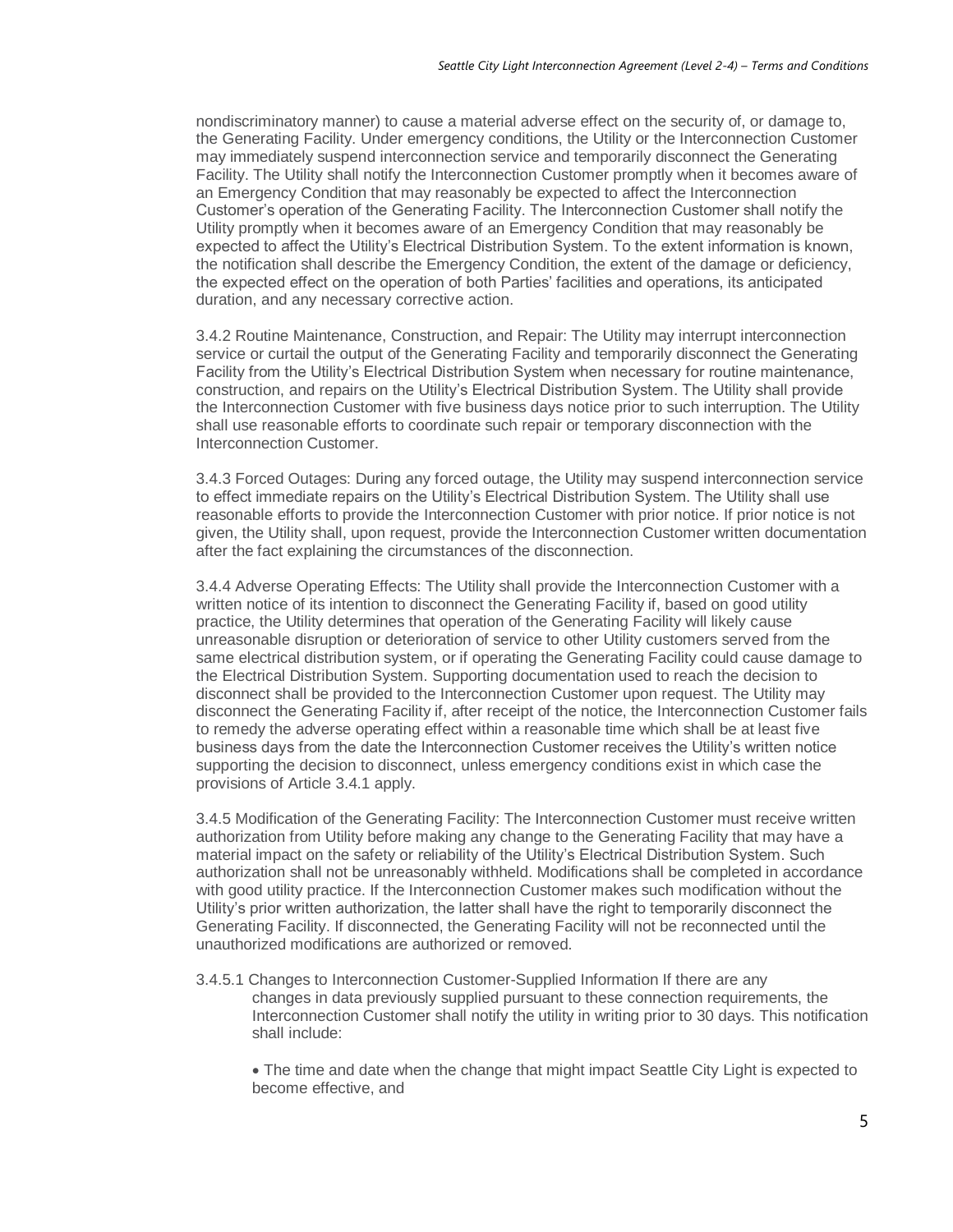• If the change is only temporary, an estimate of the time and date at which the data shall revert to the previously supplied form.

A request for a change in Connection Point to the Utility's System and level of generation shall be submitted as a new request. A new completion date shall be negotiated with the Interconnection Customer when Project data is changed. The Utility may request load growth projections after the initial connection is made. This will require an annual submittal by the Interconnection Customer detailing the load projections for each of next 5 to 10 years.

3.4.6 Reconnection: The Parties shall cooperate with each other to restore the Generating Facility, Interconnection Facilities, and the Utility's Electrical Distribution System to their normal operating state as soon as reasonably practicable following a temporary disconnection.

Article 4. Cost Responsibility for Interconnection Facilities and Distribution upgrades

4.1 Interconnection Facilities

4.1.1 The Interconnection Customer shall pay for the cost of the interconnection facilities itemized in the Exhibits to this Agreement ("Interconnection Facilities"). If a facilities study was performed, the Utility shall identify its Interconnection Facilities necessary to safely interconnect the Generating Facility with the Utility's Electrical Distribution System, the cost of those facilities, and the time required to build and install those facilities.

4.1.2 The Interconnection Customer shall be responsible for its share of all reasonable expenses, including overheads, associated with (1) owning, operating, maintaining, repairing, and replacing its Interconnection Equipment Package, and (2) operating, maintaining, repairing, and replacing the Utility's Interconnection Facilities as set forth in any exhibits to this Agreement.

4.2 Distribution upgrades The Utility shall design, procure, construct, install, and own any Electrical Distribution System upgrades ("Utility Upgrades"). The actual cost of the Utility Upgrades, including overheads, shall be directly assigned to the Interconnection Customer.

Article 5. Billing, Payment, Milestones, and Financial Security

5.1 Billing and Payment Procedures and Final Accounting

5.1.1 The Utility shall bill the Interconnection Customer for the design, engineering, construction, and procurement costs of the Utility-provided Interconnection Facilities and Utility Upgrades contemplated by this Agreement as set forth in the exhibits to this Agreement, on a monthly basis, or as otherwise agreed by the Parties. The Interconnection Customer shall pay each bill within thirty calendar days of receipt, or as otherwise agreed by the Parties.

5.1.2 Within ninety (90) calendar days of completing the construction and installation of the Utility's Interconnection Facilities and Utility Upgrades described in the exhibits to this Agreement, the Utility shall provide the Interconnection Customer with a final accounting report of any difference between

(1) the actual cost incurred to complete the construction and installation and the budget estimate provided to the Interconnection Customer and

(2) the Interconnection Customer's previous deposit and aggregate payments to the Utility for such Interconnection Facilities and Utility Upgrades. The Utility shall provide a written explanation for any actual cost exceeding a budget estimate by 20% or more. If the Interconnection Customer's cost responsibility exceeds its previous deposit and aggregate payments, the Utility shall invoice the Interconnection Customer for the amount due and the Interconnection Customer shall make payment to the Utility within thirty calendar days. If the Interconnection Customer's previous deposit and aggregate payments exceed its cost responsibility under this Agreement,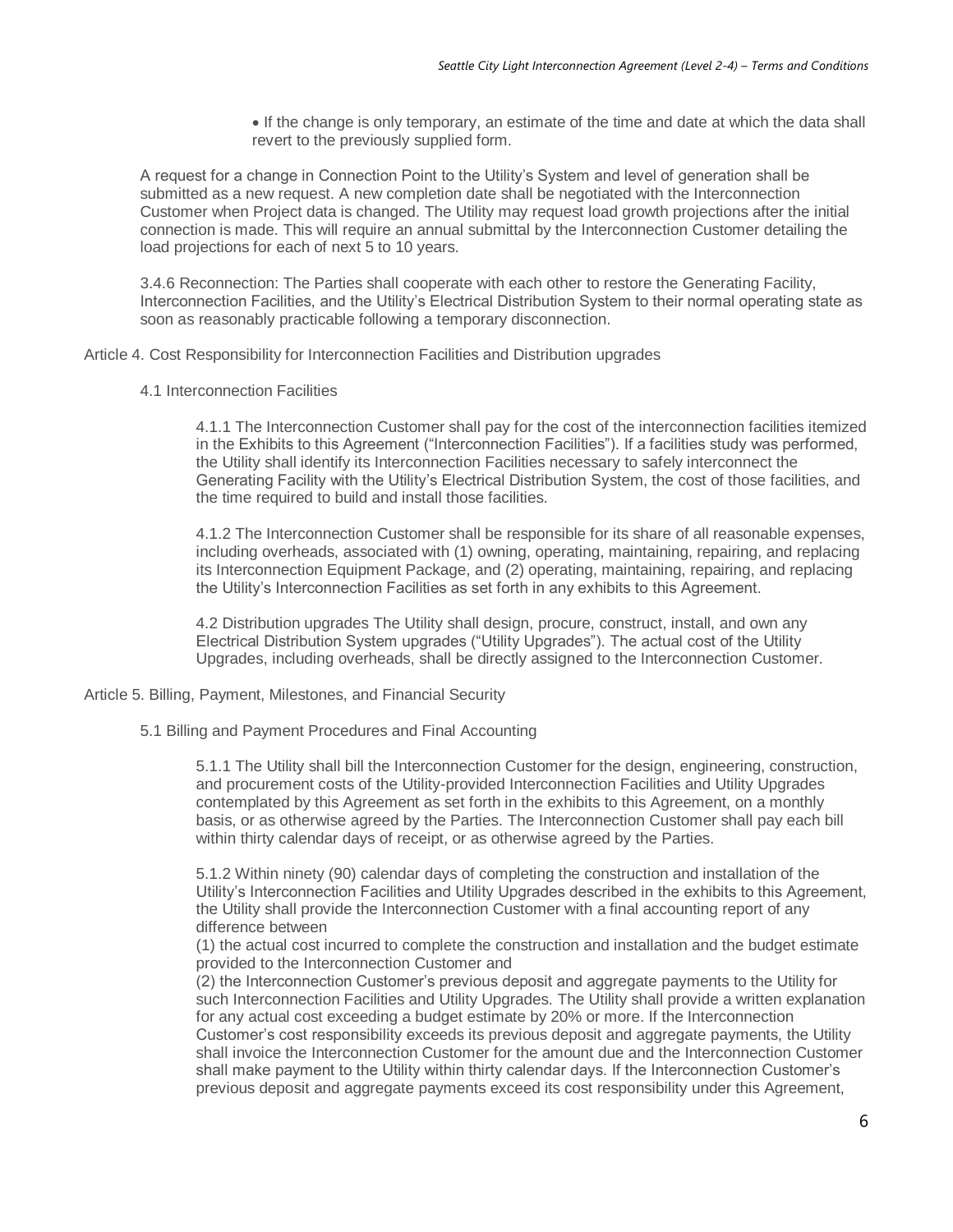the Utility shall refund to the Interconnection Customer an amount equal to the difference within thirty (30) calendar days of the final accounting report.

5.1.3 Large Solar Program.

The Interconnection Customer operating solar photovoltaic (PV) arrays sized larger than 100 kW and not greater than 2 MW, measured in AC, shall be billed and credited according to the following provisions:

5.1.3.1 The Interconnection Customer's two-way advanced meter will measure accumulated kilowatt hours of inbound retail consumption and outbound exported power. 5.1.3.2 any electricity produced by the Interconnection Customer's solar PV array may be used to reduce inbound retail electricity consumption at the Interconnection Customer's rate schedule for electric service.

5.1.3.3 Electricity generated in excess of that consumed by the Interconnection Customer may be exported to the Utility's system. Accumulated kilowatt-hours of exported electricity shall be measured by the advanced meter and each customer will be credited for exported electricity according the same Large Customer Solar Export rate, which reflects the value of the power and grid benefits. The rate for all Interconnection Customers will be the same according to the effective date provided in Seattle Municipal Code Section 21.49.083, regardless of the beginning date of the interconnection agreement between the Utility and the customer and may be updated over time, but will initially be set as the following:

|                             | <b>Effective</b> |
|-----------------------------|------------------|
|                             | January 1, 2020  |
| Export Credit cents per kWh | 3.16             |

5.1.3.4 The Interconnection Customer shall retain ownership of all environmental social and other non-power attributes of the electricity produced by their PV system, irrespective of whether it is consumed on-site or exported.

5.1.3.5 The Interconnection Customer totalizing multiple meters per Seattle Municipal Code Section 31.49.090 may integrate their PV array into their totalized service. Otherwise, meter aggregation across multiple Interconnection Customer premises shall not be permitted.

5.3.1.6 The Interconnection Customers that permit and complete buildings under the terms of the Living Building Pilot outlined in SMC 32.40.060, or receive Living Building Challenge certification for a building within Utility service areas outside the City of Seattle before December 31, 2025 will receive annual net metering as described in SMC 21.49.092. The maximum solar array allowed under this provision is 250 kW. Affordable housing performing under high efficiency standards can be considered for a higher net metered threshold on a case-by-case basis by the Utility.

5.1.3.7 The program will remain open for eligible Interconnection Customers until at least December 31, 2021. Until December 31, 2035, the Utility will honor the terms of the large solar program for interconnected participants and guarantee an annual export rate of at least 1.8 cents per kWh.

### 5.2 Interconnection Customer Deposit

At least twenty business days prior to the commencement of the design, procurement, installation, or construction of a discrete portion of the Utility's Interconnection Facilities and Utility Upgrades, the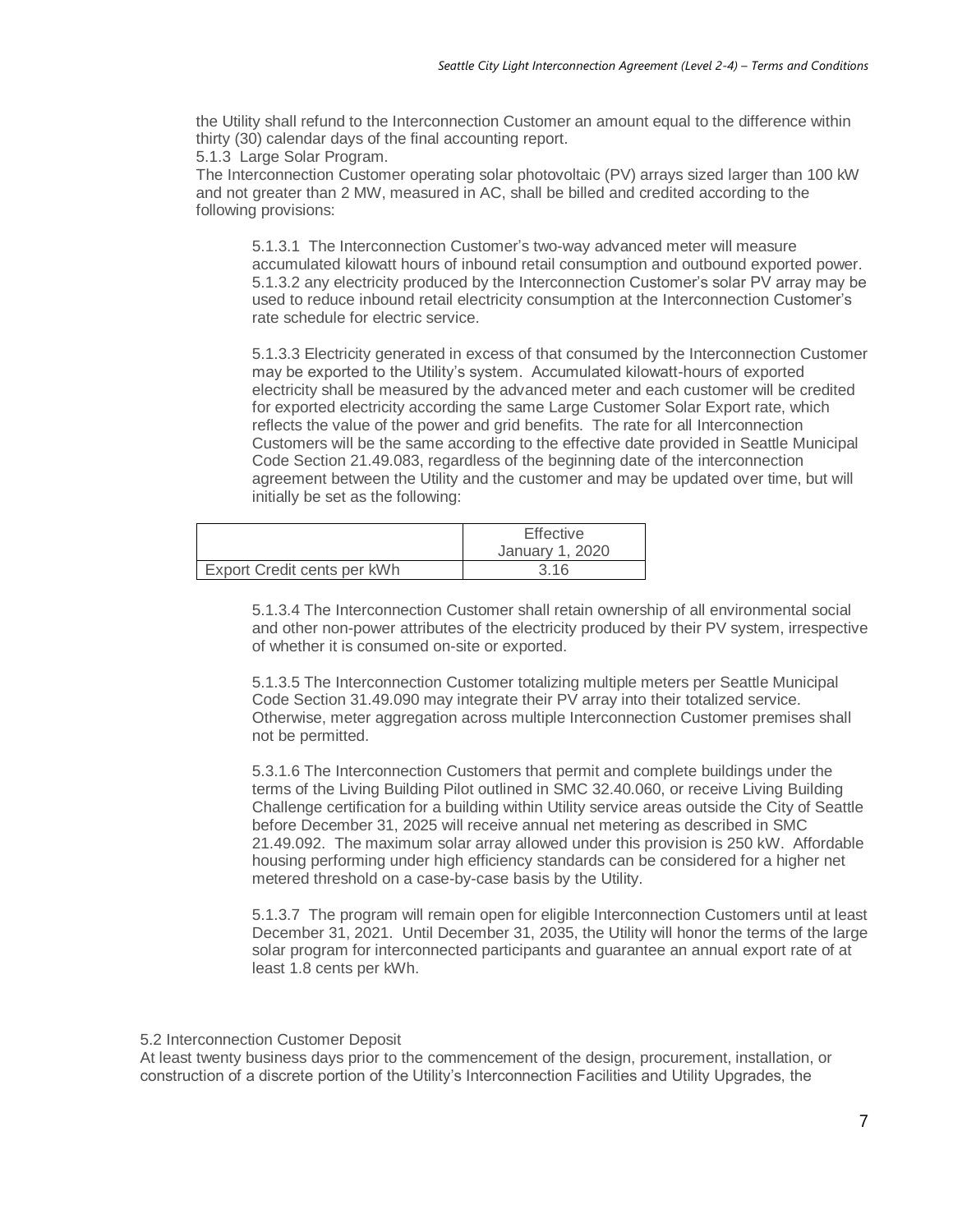Interconnection Customer shall provide the Utility with a deposit equal to twenty (20) percent of the cost estimated for its Interconnection Facilities prior to its beginning design of such facilities.

# 5.3 Milestones

Both Parties shall agree on milestones for which each Party is responsible and list them in the exhibits of this Agreement. A Party's obligations under this provision may be extended by agreement. If a Party anticipates that it will be unable to meet a milestone for any reason other than a Force Majeure Event, it shall immediately notify the other Party of the reason(s) for not meeting the milestone and (1) propose the earliest reasonable alternate date by which it can attain this and future milestones, and (2) requesting appropriate amendments to the exhibit. The Party affected by the failure to meet a milestone shall not unreasonably withhold agreement to such an amendment unless it will suffer significant uncompensated economic or operational harm from the delay,

(1) attainment of the same milestone has previously been delayed, or

(2) it has reason to believe that the delay in meeting the milestone is intentional or unwarranted notwithstanding the circumstances explained by the Party proposing the amendment.

# 5.4 Financial Security Arrangements for Interconnection Sized 1 MW and Greater

At least 20 Business Days prior to the commencement of the design, procurement, installation, or construction of a discrete portion of the Utility's Interconnection Facilities and Upgrades, the Interconnection Customer shall provide the Utility, at the Interconnection Customer's option, a guarantee, which is made by an entity that meets the creditworthiness requirements of the Utility, and contain terms and conditions that guarantee payment of any amount that may be due from the Interconnection Customer up to an agreed-to maximum amount, a surety bond, or a letter of credit from a bank with at least an "A" credit rating from two or more major credit rating agencies (e.g., Moody's and S & P), or other form of security that is reasonably acceptable to the Utility and is consistent with the Uniform Commercial Code of the jurisdiction where the Point of Interconnection is located. Such security for payment shall be in an amount sufficient to cover the costs for constructing, designing, procuring, and installing the applicable portion of the Utility's Interconnection Facilities and Upgrades and shall be reduced on a dollarfor-dollar basis for payments made to the Utility under this Agreement during its term. The Utility may draw on any such security to the extent that the Interconnection Customer fails to make any payments under this Agreement.

Article 6. Assignment, Liability, Indemnity, Force Majeure, Consequential Damages, and Default

# 6.1 Assignment

This Agreement may be assigned by either Party as provided below upon fifteen business days' prior written notice to the other Party.

6.1.1 Either Party may assign this Agreement without the consent of the other Party to any affiliate of the assigning Party and with the legal authority and operational ability to satisfy the obligations of the assigning Party under this Agreement;

6.1.2 The Interconnection Customer shall have the right to assign this Agreement, without the consent of the Utility, for collateral security purposes to aid in providing financing for the Generating Facility;

6.1.3 For a Generating Facility offsetting part or all of the load of a utility customer at a given site, that customer is the Interconnection Customer and that customer may assign its Interconnection Agreement to a subsequent occupant of the site. For a Generating Facility providing energy directly to a Utility, the Interconnection Customer is the owner of the Generating Facility and may assign its Interconnection Agreement to a subsequent owner of the Generating Facility. Assignment is only effective after the assignee provides written notice of the assignment to the Utility and agrees to accept the Interconnection Customer's responsibilities under this Interconnection Agreement.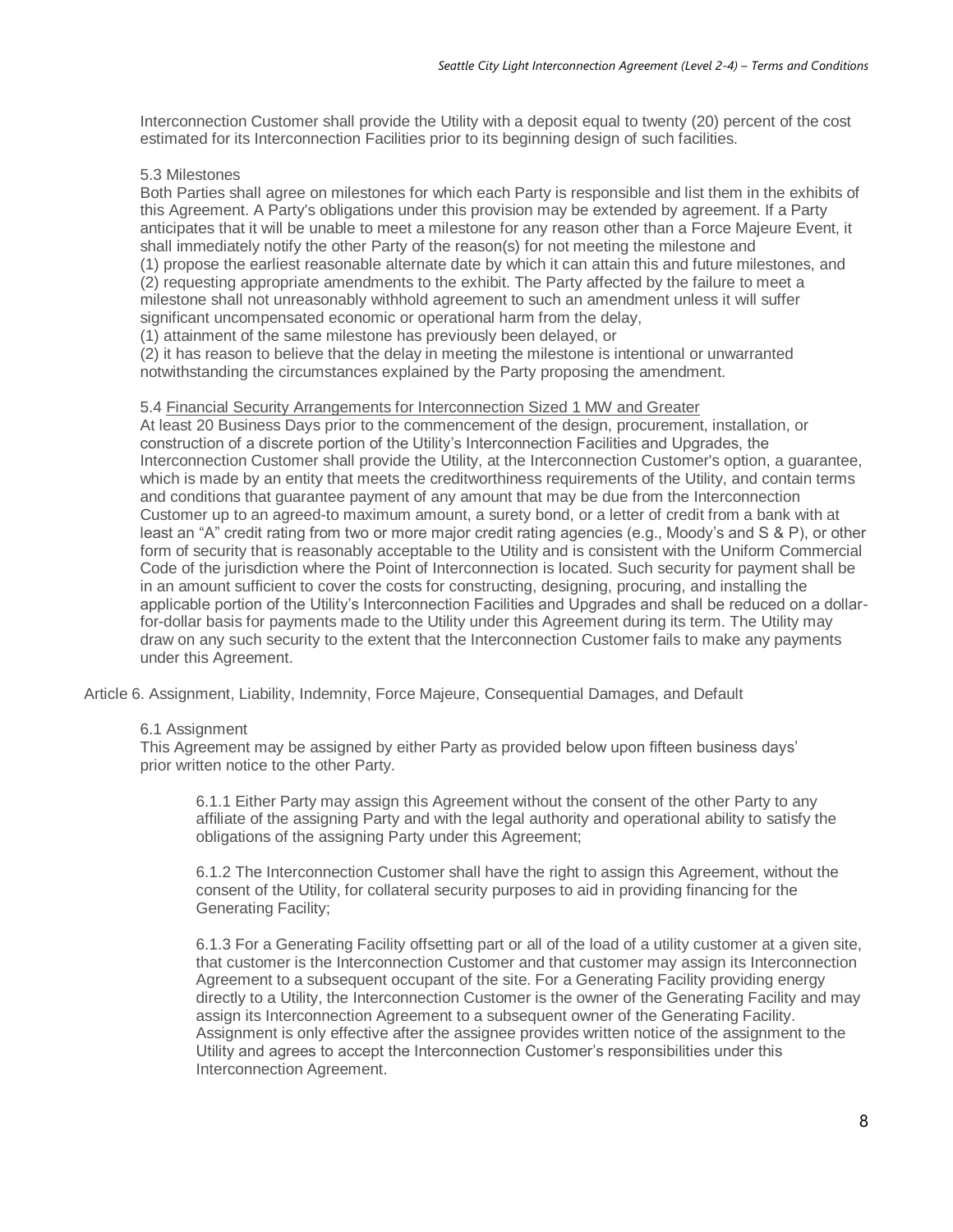6.1.4 All other assignments shall require the prior written consent of the non-assigning Party, and such consent shall not be unreasonably withheld.

6.1.5 Any attempted assignment that violates this Article is void and ineffective. Assignment shall not relieve a Party of its obligations, nor shall a Party's obligations be enlarged, in whole or in part, by reason thereof. An assignee is responsible for meeting the same obligations as the Interconnection Customer.

# 6.2 Limitation of Liability

Each Party's liability to the other Party for any loss, cost, claim, injury, liability, or expense, including reasonable attorney's fees, relating to or arising from any act or omission in its performance of this Agreement, shall be limited to the amount of direct damage actually incurred. In no event shall either Party be liable to the other Party for any indirect, special, consequential, or punitive damages, except as specifically authorized by this Agreement.

## 6.3 Indemnity

6.3.1 This provision protects each Party from liability incurred to third Parties as a result of carrying out the provisions of this Agreement. Liability under this provision is exempt from the general limitations on liability found in Article 6.2.

6.3.2 Each Party shall at all times indemnify, defend, and hold the other Party harmless from, any and all damages, losses, claims, including claims and actions relating to injury to or death of any person or damage to property, demand, suits, recoveries, costs and expenses, court costs, attorney fees, and all other obligations by or to third parties, arising out of or resulting from the indemnified Party's) action or failure to meet its obligations under this Agreement on behalf of the indemnifying Party, except in cases of gross negligence or intentional wrongdoing by the indemnified Party.

6.3.3 If an indemnified Party is entitled to indemnification under this Article as a result of a claim by a third party, the indemnifying Party shall, after reasonable notice from the indemnified Party, assume the deference of such claim. If the indemnifying Party fails, after notice and reasonable opportunity to proceed under this Article, to assume the defense of such claim, the indemnified Party may at the expense of the indemnifying Party contest, settle or consent to the entry of any judgment with respect to, or pay in full, such claim.

6.3.4 If the indemnifying Party is obligated to indemnify and hold the indemnified Party harmless under this Article, the amount owing to the indemnified Party shall be the amount of such indemnified Party's actual loss, net of any insurance or other recovery. 6.3.5 Promptly after receipt of any claim or notice of the commencement of any action or administrative or legal proceeding or investigation as to which the indemnity provided for in this Article may apply, the indemnified Party shall notify the indemnifying Party of such fact. Any failure of or delay in such notification shall not affect a Party's indemnification obligation unless such failure or delay is materially prejudicial to the indemnifying Party.

# 6.4 Consequential Damages

Neither Party shall be liable under any provision of this Agreement for any losses, damages, costs or expenses for any special, indirect, incidental, consequential, or punitive damages, including but not limited to loss of profit or revenue, loss of the use of equipment, cost of capital, cost of temporary equipment or services, whether based in whole or in part in contract, in tort, including negligence, strict liability, or any other theory of liability; provided, however, that damages for which a Party may be liable to the other Party under another agreement will not be considered to be special, indirect, incidental, or consequential damages hereunder.

6.5 Force Majeure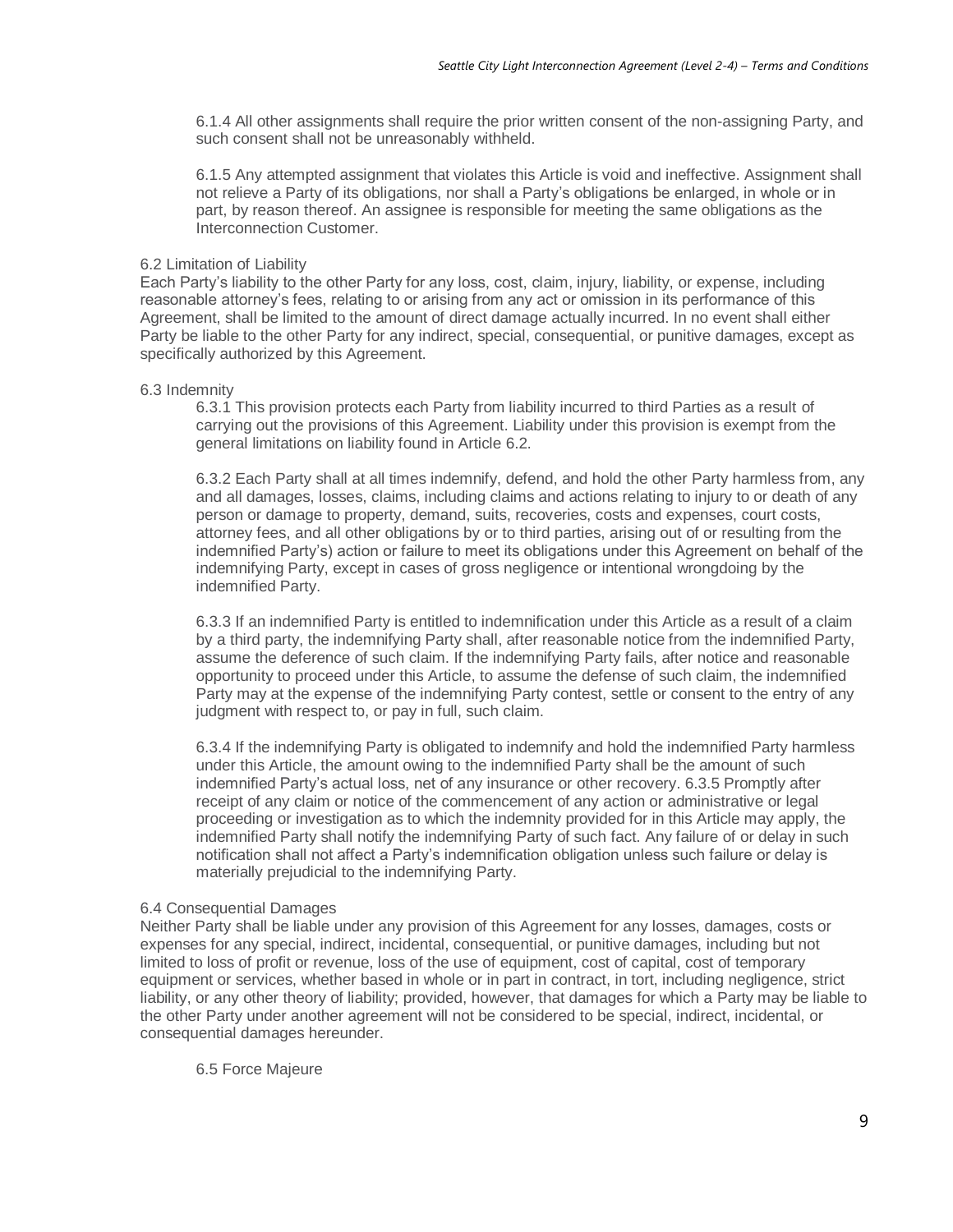6.5.1 As used in this Article, a Force Majeure Event shall mean any act of God, labor disturbance, act of the public enemy, war, acts of terrorism, insurrection, riot, fire, storm or flood, explosion, breakage or accident to machinery or equipment, any order, regulation or restriction imposed by governmental, military or lawfully established civilian authorities, or any other cause beyond a Party's control. A Force Majeure Event does not include an act of negligence or intentional wrongdoing.

6.5.2 If a Force Majeure Event prevents a Party from fulfilling any obligations under this Agreement, the Party affected by the Force Majeure Event ("Affected Party") shall promptly notify the other Party of the existence of the Force Majeure Event. The notification must specify in reasonable detail the circumstances of the Force Majeure Event, its expected duration, and the steps that the Affected Party is taking to mitigate the effects of the event on its performance, and if the initial notification was verbal, it should be promptly followed up with a written notification. The Affected Party shall keep the other Party informed on a continuing basis of developments relating to the Force Majeure Event until the event ends. The Affected Party will be entitled to suspend or modify its performance of obligations under this Agreement (other than the obligation to make payments) only to the extent that the effect of the Force Majeure Event cannot be reasonably mitigated by the Affected Party. The Affected Party shall use reasonable efforts to resume its performance as soon as possible.

# 6.6 Default

6.6.1 Default exists where a Party has materially breached any provision of this Agreement, except that no default shall exist where a failure to discharge an obligation (other than the payment of money) is the result of a Force Majeure Event as defined in this Agreement, or the result of an act or omission of the other Party.

6.6.2 Upon a default, the non-defaulting Party shall give written notice of such default to the defaulting Party. Except as provided in Article 6.6.3, the defaulting Party shall have 60 calendar days from receipt of the default notice within which to cure such default; provided however, if such default is not capable of cure within 60 calendar days, the defaulting Party shall commence efforts to cure within 20 calendar days after notice and continuously and diligently pursue such cure within six months from receipt of the default notice; and, if cured within such time, the default specified in such notice shall cease to exist.

6.6.3 If a default is not cured as provided in this Article, or if a default is not capable of being cured within the period provided for herein, the non-defaulting Party shall have the right to terminate this Agreement by written notice at any time until cure occurs, and be relieved of any further obligation hereunder and, whether or not that Party terminates this Agreement, to recover from the defaulting Party all amounts due hereunder, plus all other damages and remedies to which it is entitled at law or in equity. The provisions of this Article will survive termination of this Agreement.

### Article 7. Insurance

The Interconnection Customer is not required to provide insurance coverage for utility damages beyond the amounts listed in Section J of the Interconnection Requirements as part of this Agreement, nor is the Interconnection Customer required to carry general liability insurance as part of this Agreement or any other Utility requirement. It is, however, recommended that the Interconnection Customer protect itself with liability insurance.

### Article 8. Dispute Resolution

Any dispute arising from or under the terms of this Agreement shall be subject to the dispute resolution procedures contained in section K of the Interconnection Requirements, under Dispute Resolution.

Article 9. Miscellaneous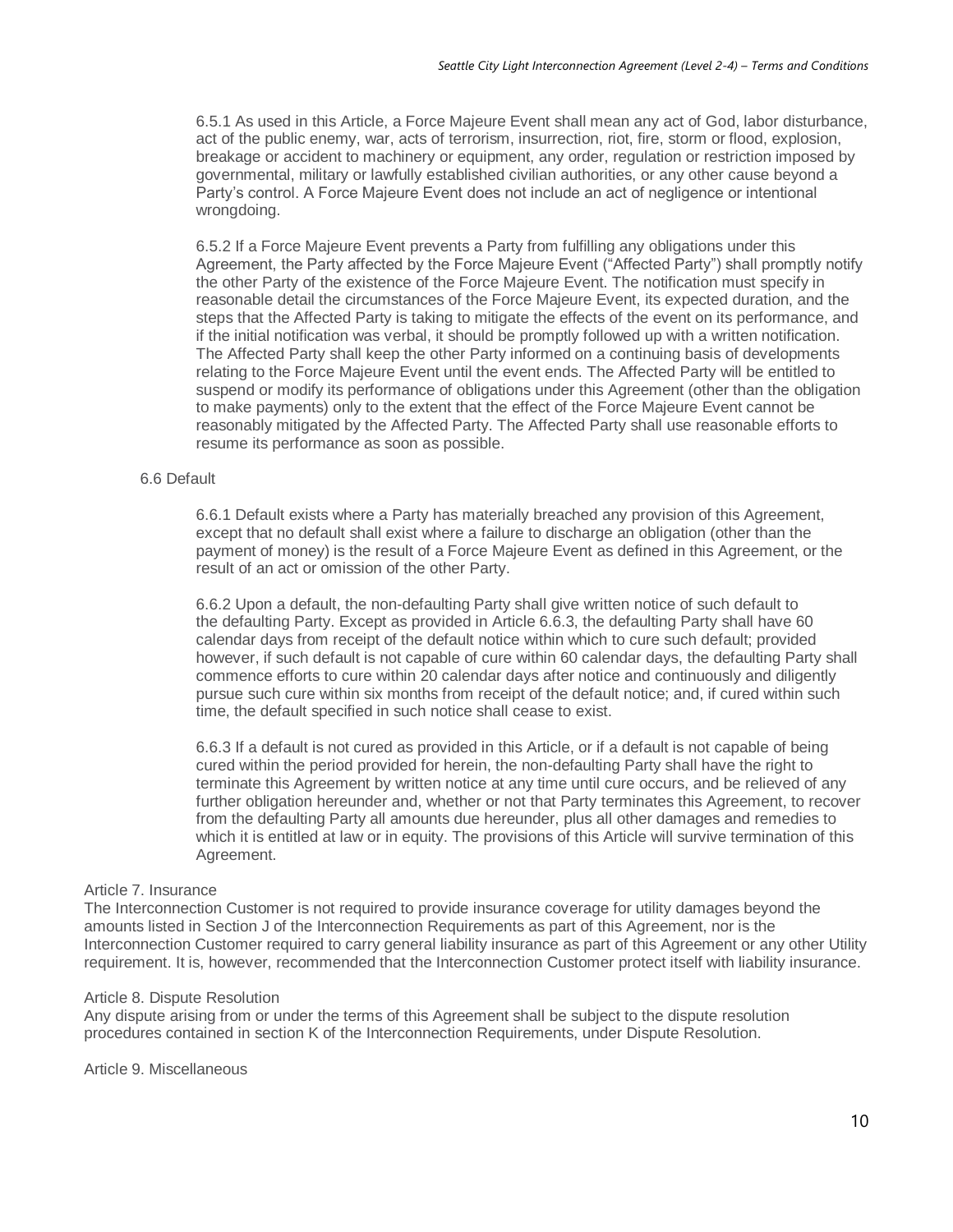9.1 Governing Law, Regulatory Authority, and Rules The validity, interpretation and enforcement of this Agreement and each of its provisions shall be governed by the laws of the State of Washington (where the Point of Interconnection is located), without regard to its conflicts of law principles. This Agreement is subject to all applicable laws and regulations. Each Party expressly reserves the right to seek changes in, appeal, or otherwise contest any laws, orders, or regulations of a governmental authority.

# 9.2 Amendment

The Parties may only amend this Agreement by a written instrument duly executed by both Parties.

# 9.3 No Third-Party Beneficiaries

This Agreement is not intended to and does not create rights, remedies, or benefits of any character whatsoever in favor of any persons, corporations, associations, or entities other than the Parties, and the obligations herein assumed are solely for the use and benefit of the Parties, their successors in interest, and, where permitted, their assigns.

## 9.4 Waiver

9.4.1 The failure of a Party to this Agreement to insist, on any occasion, upon strict performance of any provision of this Agreement will not be considered a waiver of any obligation, right, or duty of, or imposed upon, such Party.

9.4.2 Any waiver at any time by either Party of its rights with respect to this Agreement shall not be deemed a continuing waiver or a waiver with respect to any failure to comply with any other obligation, right, or duty of this Agreement. Termination or default of this Agreement for any reason by the Interconnection Customer shall not constitute a waiver of the Interconnection Customer's legal rights to obtain an interconnection from the Utility. Any waiver of this Agreement shall, if requested, be provided in writing.

# 9.5 Entire Agreement

This Agreement, including all exhibits, constitutes the entire Agreement between the Parties with reference to the subject matter hereof, and supersedes all prior and contemporaneous understandings or agreements, oral or written, between the Parties with respect to the subject matter of this Agreement. There are no other agreements, representations, warranties, or covenants which constitute any part of the consideration for, or any condition to, either Party's compliance with its obligations under this Agreement.

# 9.6 Multiple Counterparts

This Agreement may be executed in two or more counterparts, each of which is deemed an original but all of which constitute one and the same Agreement.

### 9.7 No Partnership

This Agreement shall not be interpreted or construed to create an association, joint venture, agency relationship, or partnership between the Parties nor to impose any partnership obligation or partnership liability upon either Party. Neither Party shall have any right, power or authority to enter into any agreement or undertaking for, or act on behalf of, or to act as or be an agent or representative of, or to otherwise bind, the other Party.

# 9.8 Severability

If any provision or portion of this Agreement shall for any reason be held or adjudged to be invalid or illegal or unenforceable by any court of competent jurisdiction or other Governmental Authority, (1) such portion or provision shall be deemed separate and independent, (2) the Parties shall negotiate in good faith to restore, insofar as practicable, the benefits to each Party that were affected by such ruling, and (3) the remainder of this Agreement shall remain in full force and effect.

9.9 Environmental Releases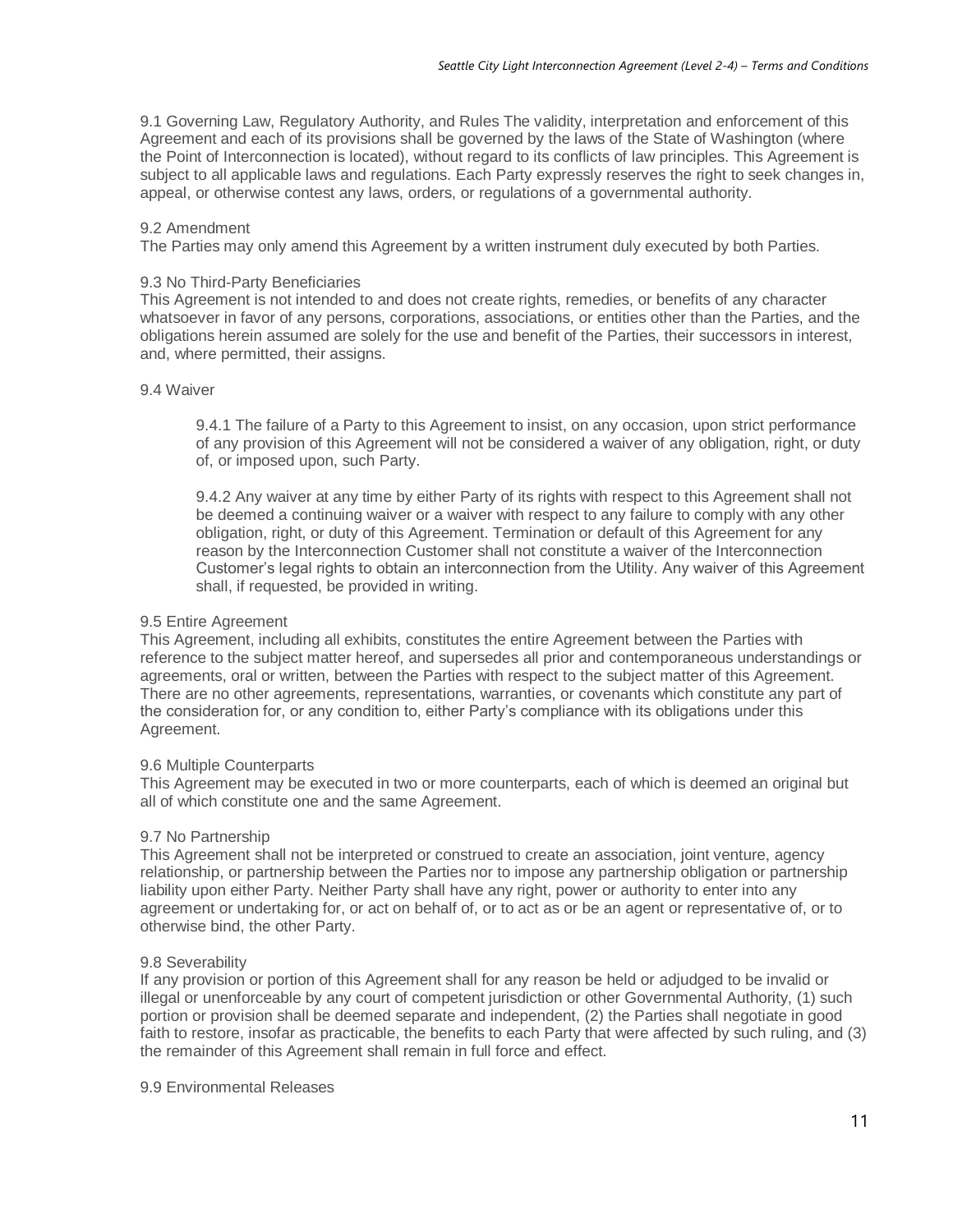Each Party shall notify the other Party, first orally and then in writing, of the release any hazardous substances, any asbestos or lead abatement activities, or any type of remediation activities related to the Generating Facility or the Interconnection Facilities, each of which may reasonably be expected to affect the other Party. The notifying Party shall (1) provide the notice as soon as practicable, provided such Party makes a good faith effort to provide the notice no later than 24 hours after such Party becomes aware of the occurrence, and (2) promptly furnish to the other Party copies of any publicly available reports filed with any governmental authorities addressing such events.

# 9.10 Subcontractors

Nothing in this Agreement shall prevent a Party from utilizing the services of any subcontractor as it deems appropriate to perform its obligations under this Agreement; provided, however, that each Party shall require its subcontractors to comply with all applicable terms and conditions of this Agreement in providing such services and each Party shall remain liable for the performance of such subcontractor.

9.10.1 The creation of any subcontract relationship shall not relieve the hiring Party of any of its obligations under this Agreement. The hiring Party shall be fully responsible to the other Party for the acts or omissions of any subcontractor the hiring Party hires as if no subcontract had been made; provided, however, that in no event shall Utility be liable for the actions or inactions of the Interconnection Customer or its subcontractors with respect to obligations of the Interconnection Customer under this Agreement. Any applicable obligation imposed by this Agreement upon the hiring Party shall be equally binding upon, and shall be construed as having application to, any subcontractor of such Party.

9.10.2 The obligations under this Article will not be limited in any way by any limitation of subcontractor's insurance.

## Article 10. Notices

10.1 General Unless otherwise provided in this Agreement, any written notice, demand, or request required or authorized in connection with this Agreement ("Notice") shall be deemed properly given if delivered in person, delivered by recognized national currier service, or sent by first class mail, postage prepaid, to the person specified below:

| Hility: Seattle City Light |  |  |
|----------------------------|--|--|

Utility: Seattle City Light Asset Management Division Attention: Manager, System Planning Department 700 Fifth Avenue, Suite 3200 P.O. Box 34023 Seattle, WA 98124-4023 Phone: (206) 684-3556 Fax: (206) 684-3040 Email[: SCLInterconnection@seattle.gov](mailto:SCLInterconnection@seattle.gov)

10.2 Billing and Payment

Billings and payments to Interconnection Customer shall be sent to the address provided in Section 10.1 unless an alternative address is provided here: